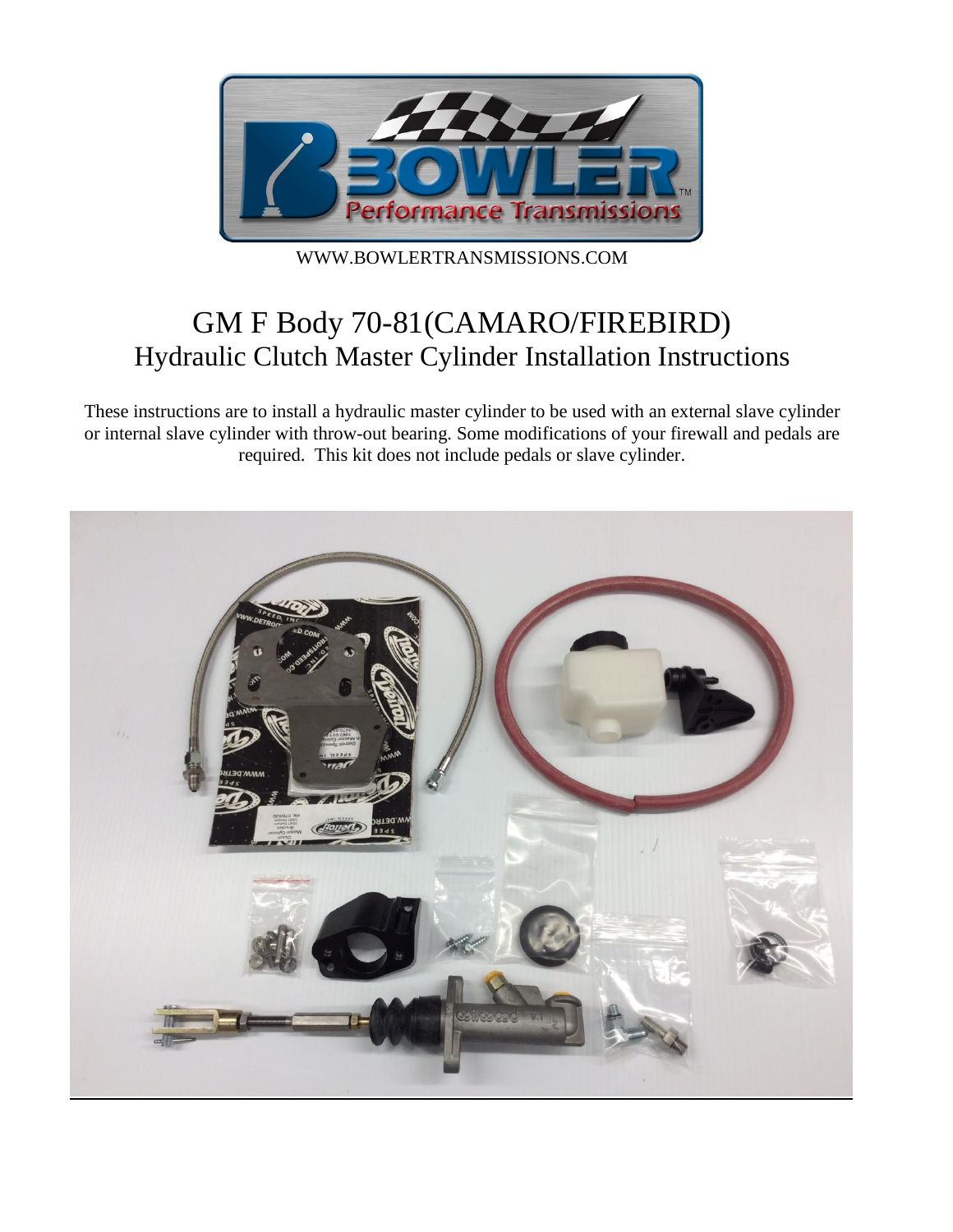# Tools

- Drill ,  $\frac{3}{4}$ " drill bit (when using Tilton or Wilwood Master) 1 3/8" hole saw, punch, marker, 7/16", 1/2", 9/16" wrenches and/or socket/ratchet
- Hydraulic Master Cylinder Kit utilizes existing opening in the firewall.
- Safety Equipment Always wear approved safety goggles/glasses when working with metal and fluids. Wear proper gloves when working with hot surfaces and corrosive fluids.

Disassembly - If your vehicle is already disassembled, skip to the Assembly Instructions. If you are converting an automatic car, some disassembly steps do not apply.

- Remove brake master cylinder and brake booster as required.
- Do not remove the clutch pedal. Remove all clutch linkage or automatic linkage from engine, transmission, frame and clutch pedal. If converting from an automatic car , go ahead and remove the brake pedal to either modify (trim) or change brake pedal for a manual car.

# **Assembly**

Note: our mock-up photos have certain items removed for clarity.

Pre-assemble the Master Cylinder and firewall plate assembly as shown. This kit is designed to work with a Tilton or Wilwood master cylinder. The billet angle adapter bracket mounts the master cylinder at a 90\* rotation to clear certain brake systems.



• Install master cylinder with plate by sliding the rod end linkage through the opening in the firewall where the original clutch rod was located. The mounting plate will locate on the studs that attach the brake master cylinder to the firewall; you can then reattach the brake master cylinder and tighten all fasteners.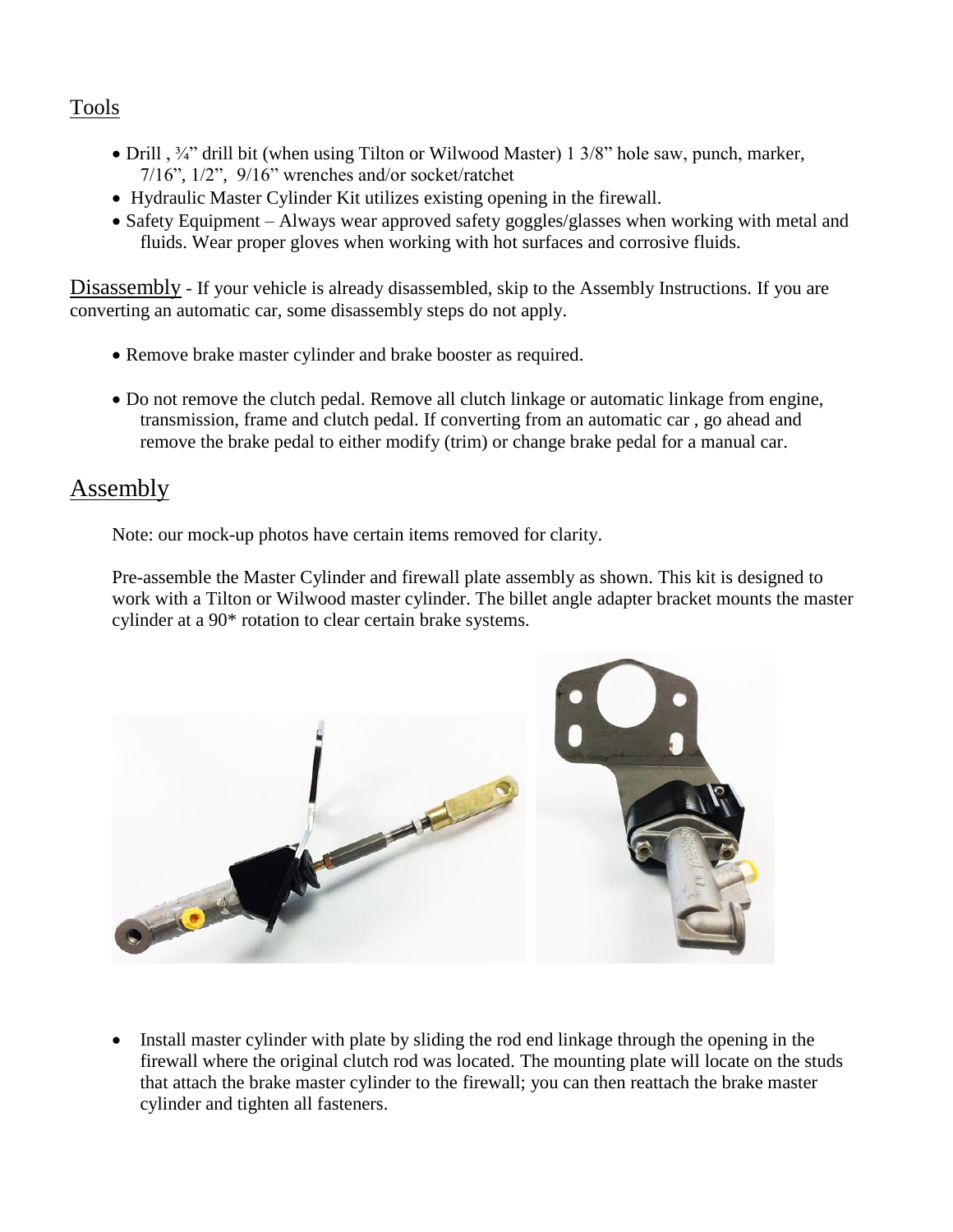Install the supplied clutch pedal bracket on to the clutch pedal and tighten fastener. \* Use Blue Loctite on all threads



- The rod-end and linkage will need to be set to the length that gives you the correct height for your clutch pedal. It can be lengthened or shortened to get the desired pedal height. If adjustments are made, make sure there are at least 5 full threads penetrating the rod end.
- Install hardware thru rod end, washer and clutch pedal bracket and tighten. See photo above on hooking the clutch rod to the clutch pedal bracket.
- Locate and mount the reservoir anywhere above the master cylinder. You may shorten the reservoir hose if you are using a universal style reservoir with hose. If you are using -4AN braided lines then we recommend ordering or having a custom line made to the correct length. Mark the hole locations for the reservoir. If using the universal plastic option, predrill holes using a #7 drill bit prior to attaching reservoir, then use sheet metal screws to attach to the fire wall. If you are using the Billet reservoir, drill the correct holes through the fire wall and use the supplied Allen head bolts to attach with the supplied lock nuts on the inside of the firewall. Do not over-tighten. Make sure reservoir line does not interfere with any moving parts.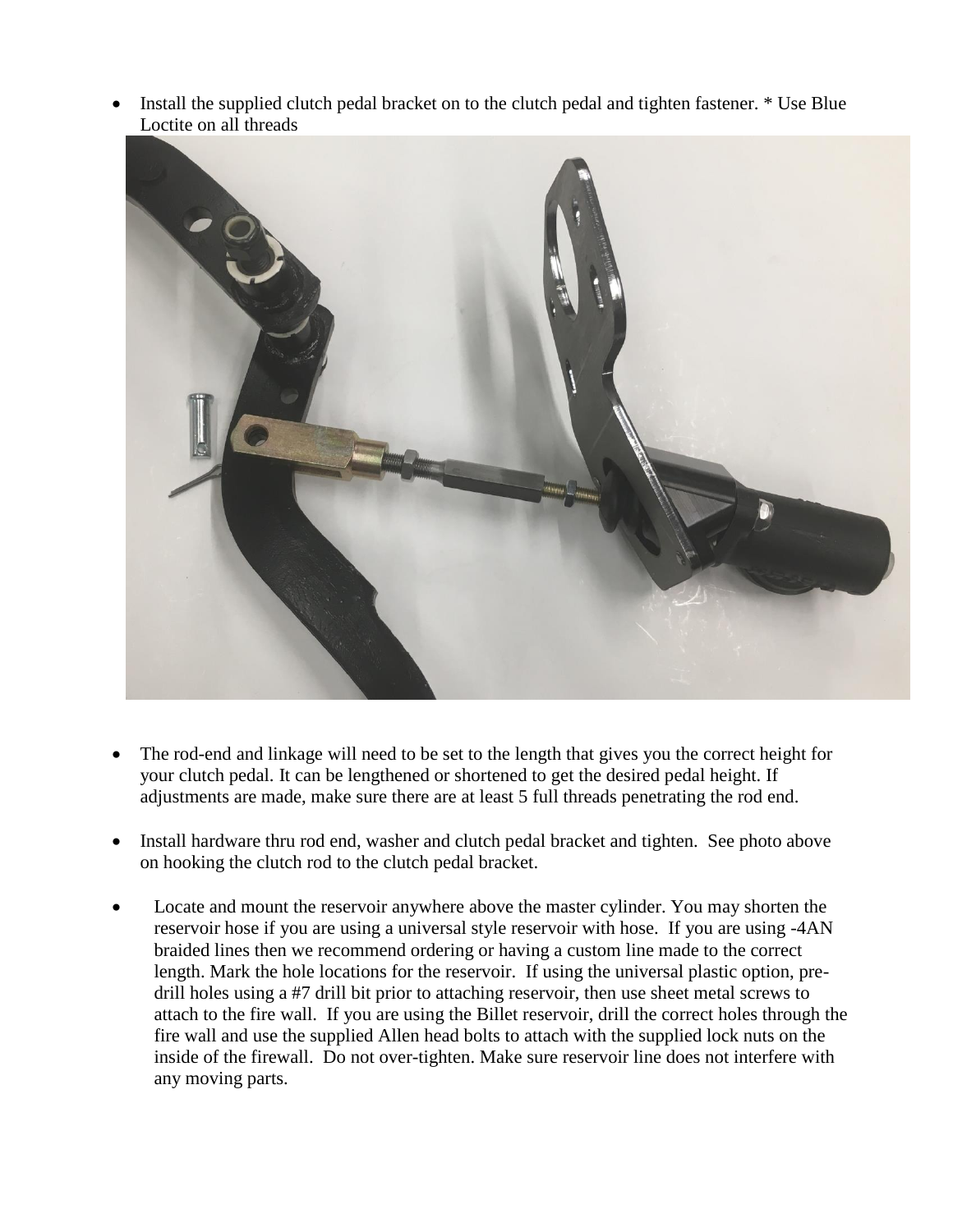

- Attach one end of the provided 24" stainless braided line to the output port on the master cylinder and attach the other end to your input line on the hydraulic release bearing.
- Re-install brake lines and distribution block as required. \* You may need to bleed the brakes if you did separate any brake lines.

#### **\*\*\*IMPORTANT\*\*\***

**Depending on how you set your pedal height it may be necessary to install a pedal stop to ensure the release bearing is not over-traveled and to prevent damage to the master cylinder piston and rod. This is a critical part of the set up. Please see the below section on setting the pedal stop before doing the final system bleeding and setup**.

# **Important information regarding setting pedal stop, free play, and height adjustment**.

\*\*Note that this information is specific to the Tilton 6000 series hydraulic release bearing used by Bowler Performance Transmissions. If you are using a hydraulic release bearing by another manufacturer please refer to their instructions on setting up the clutch pedal.\*\*

The Tilton 6000 hydraulic release bearing assembly is self-adjusting in that the bearing stays close to the clutch spring at all times, even though the spring changes position with clutch wear. There is no extra return spring that pulls the piston back all the way to the bottomed position. In this respect, the piston in the hydraulic bearing assembly works like the piston in a disc brake caliper, returning only as far as forced. This is why with a Tilton hydraulic release bearing assembly the clutch pedal feel does not change with clutch wear allowing the driver to make more consistent shifts. The piston of this assembly has .700" of total stroke. Precision measurement of clearances and the correct adjustment of the pedal stop are extremely important to the correct function of this unit.

### **RELEASE BEARING FREE PLAY AND HEIGHT ADJUSTMENT**

At this point of the installation you should already have the flywheel, clutch and bellhousing onto the engine. Tighten all components in place following their respective manufacturer's instructions. Do not install the transmission at this time. Using a pair of dial calipers or a depth micrometer, measure the distance from the transmission face of the bellhousing to the bearing contact point of the clutch spring. Record this distance as Dimension A. Subtract .125" from Dimension A. This new number will be Dimension B. This should be the installed distance (with the bearing and piston completely compressed into the hydraulic base) from the face of the release bearing to the face of the transmission where it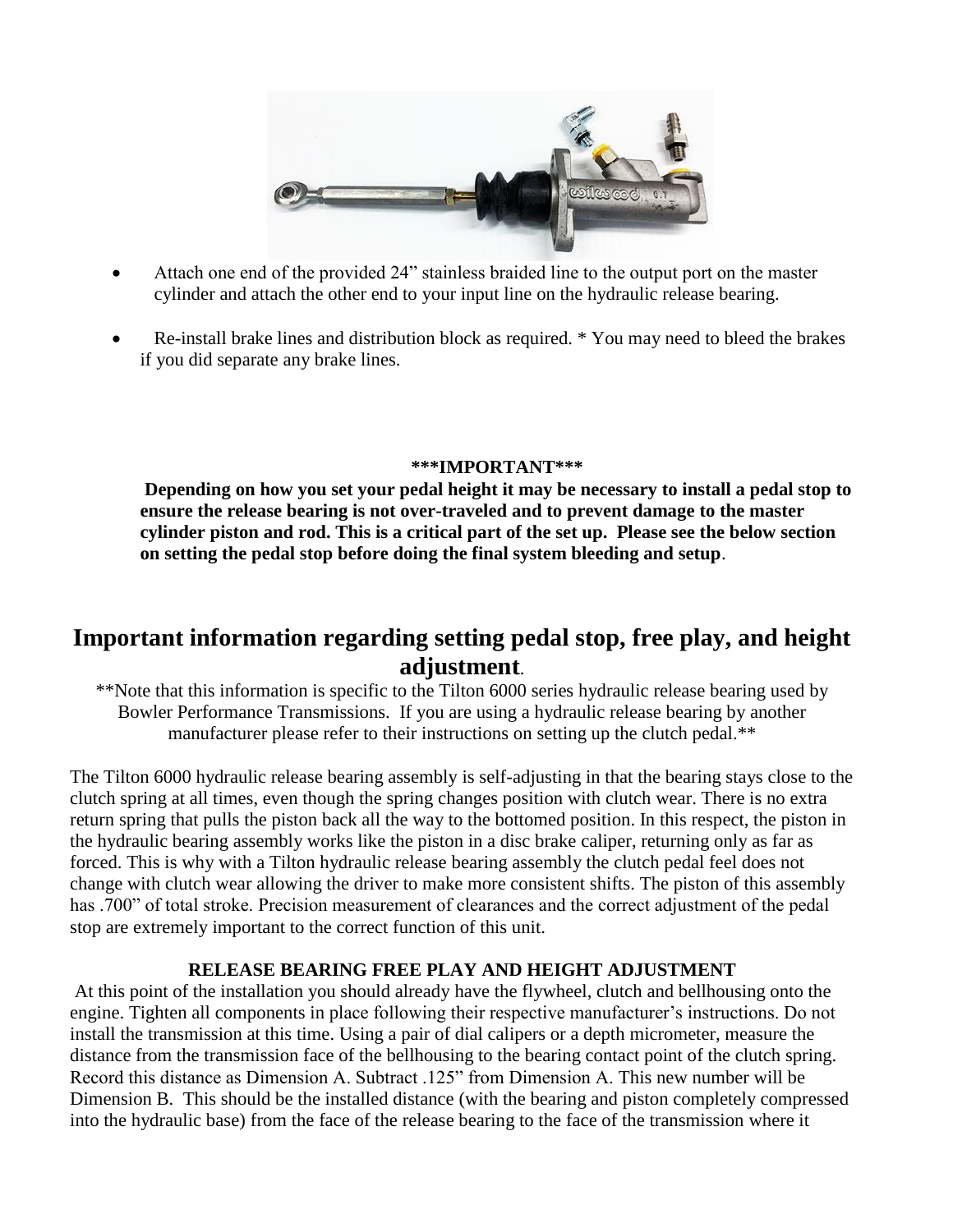contacts the bellhousing. Install the supplied threaded sleeve into the bearing base and push these onto the bearing retainer sleeve or bolt on the threaded base to the front of your transmission. A small amount of petroleum jelly may be used during assembly. ( For slip on adjusters, the o-ring end of the sleeve should be towards the transmission.) Thread the bearing onto the threaded sleeve until Dimension B is achieved. There is a small ear and slot machined into the hydraulic base. The supplied stud fits through this slot to prevent rotation. Once the correct height of the HRB has been determined, locate and remove the transmission bearing retainer bolt closest to the ear. The removed bolt will be replaced by the antirotation stud provided. Remove HRB and threaded sleeve from bearing retainer, being careful not to change HRB height adjustment on the threaded sleeve. Install anti-rotation stud through the slot on the hydraulic base and reinstall HRB and sleeve onto bearing retainer. Using Loctite 272 (red) thread locking compound, install anti-rotation stud into hole that original retainer bolt was removed. Torque to 16 lb-ft. DO NOT OVERTIGHTEN. Note: If anti-rotation stud is too long and extends past face of release bearing, cut shorter to avoid any interference with clutch. If you have a bolt on bearing adjuster use one of the supplied bolts and utilize one of the threaded holes provided in the bolt on adjuster to prevent bearing rotation. The hydraulic lines supplied have been installed at the factory using the proper tooling and assembly lubricant. They are designed to rotate once while installed. There is no need to remove these prior to assembly. Double check that the bearing to clutch clearance is .125" (tolerance +/-  $.025$ ").

#### **DRIVELINE ASSEMBLY**

While installing the transmission, carefully route both lines through either the release fork window or holes that have been drilled to accommodate the lines. Ensure that the lines do not interfere with the clutch or flywheel. A string may be used to help guide the lines around any obstacles during installation. Once the transmission is seated, confirm that all parts of the release bearing clear the clutch and flywheel. Complete the driveline installation.

#### **HYDRAULIC LINES**

This bearing is supplied with two identical lines installed for the supply and bleed ports. Both lines are sized AN-4 and should only be used with AN type fittings. It is important that whichever line is on the bottom is used as the supply line (connected to the master cylinder) and whichever line is on top is used as the bleeder. 1. Attach the supply line to the master cylinder using supplied stainless braided line and fittings. If using a Tilton master cylinder (which have AN-3 outlets) you will need a AN-3 male to AN-4 male adapter that is supplied in the master cylinder kit. Attach the supplied bleed adapter and bleed fitting to the bleed line.

### **HYDRAULIC RELEASE BEARING BLEEDING**

1. Fill the master cylinder reservoir with DOT3 or DOT 4 brake fluid. **Do not use DOT 5, silicone based or high temperature resistant brake fluids designed for more than 550ºF as some will cause the seals to swell.** 2. Apply light force on the clutch pedal. You want enough force to hold the bearing out against the clutch diaphragm spring, but not enough to compress the clutch diaphragm spring. 3. Open the bleedscrew that is attached to the bleed line on the hydraulic release bearing. 4. Completely stroke the pedal and hold the pedal down. 5. Close the bleed screw that is attached to the bleed line on the hydraulic release bearing. 6. Let the pedal return to its relaxed position and wait a few seconds. Repeat Steps 2 through 6 until all air is removed from the system. **Note: Do not stroke the pedal again before the pedal stop is set.**